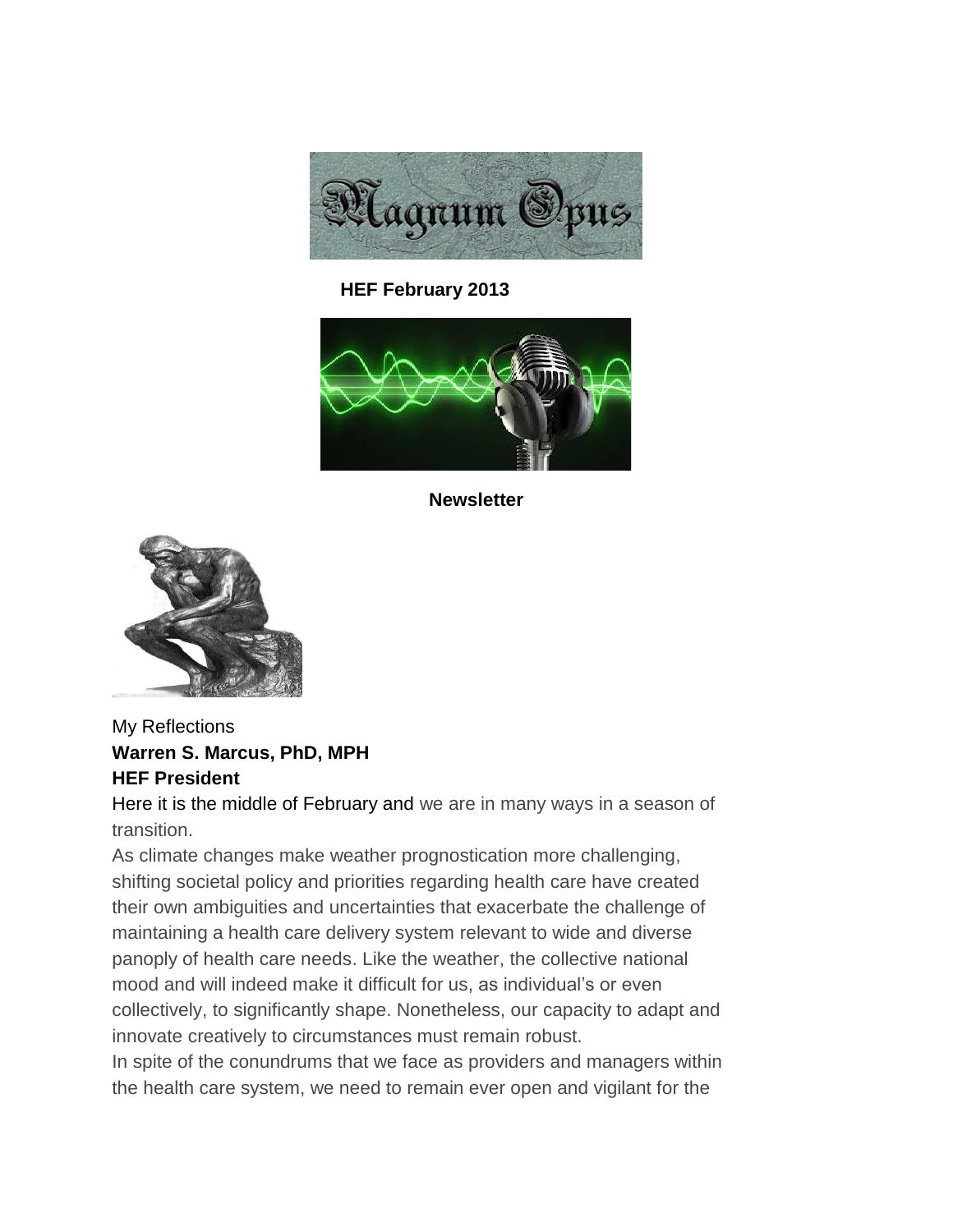opportunities to enhance cost efficiencies, while rendering care in a manner that emphasizes quality care. Through constant honing of our professional skills and expertise by involvement with groups such as ACHE, we can and will weather the shifting winds of change and lead the way toward a system of care that reflects excellence in wellness promotion and humane treatment management.



**Healthcare Executive Forum** 

**Join us on Tuesday February 26th for an exciting Early Careerist Program about Service Lines!**

**SERVICE LINES: Learn about the history, management and operations of service lines Presented by John B. Henry, Jr. RN, NP, MBA**

**Time and Location When: February 26, 2013 Where: Smith Auditorium at Erie County Medial Center Registration: 4:45 pm – 5:00 pm Program: 5:00 pm – 6:00 pm Tour of Renal Center of Excellence and Networking: 6:00 pm – 6:45 pm RSVP - Please contact Ashleigh Lamson at ashleigh.lamson@gmail.com** 

Mr. Henry has over 20 years' experience in the healthcare arena and currently holds the position of Vice President, Center of Excellence for Transplantation and Kidney Care at ECMC. In addition, he has extensive experience in service line development and strategy.

**"As an independent chartered Chapter of the American College of Healthcare Executives, the Healthcare Executive Forum, Inc. is authorized to award 1.0 hours of ACHE Qualified Education credit toward advancement or recertification in the American College of Healthcare Executives."**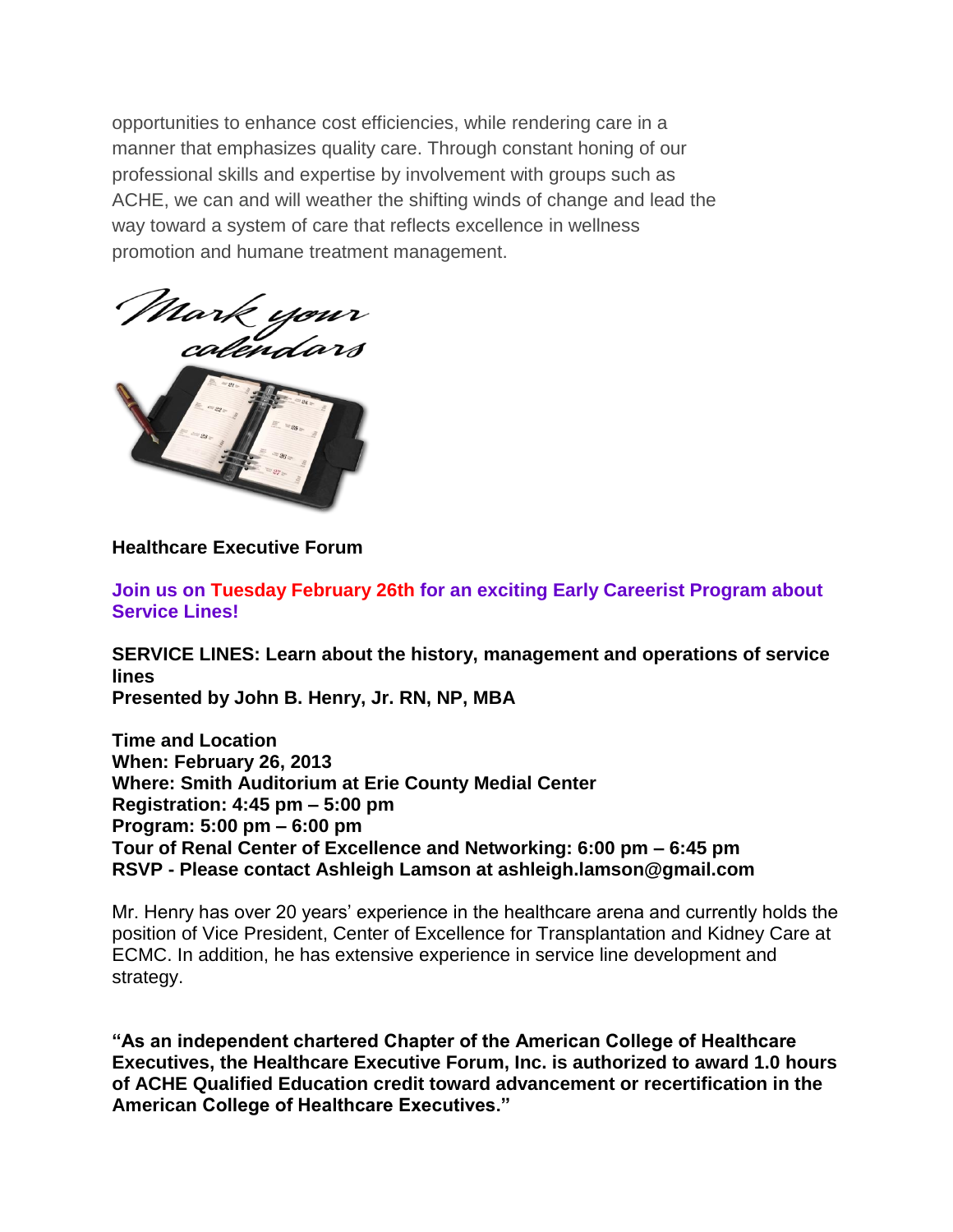**"Participants in this program who wish to have it considered for ACHE Qualified Education credit should list their attendance when they apply to the American College of Healthcare Executives for advancement or recertification."** 

Message from Your<br>ACHE Regent

*ote* wy ithy **News from Our ACHE Regent** 

AmericanCollege of HealthcareExecutives for leaders who care<sup>"</sup>

Winter 2013

Dear Colleagues:

# **2013 Congress – Changing Healthcare by Design**

Don't forget to register for the March 11 -14, 2013 Congress on Healthcare Leadership, a great venue for learning about what's new in healthcare, meeting old friends, and networking with colleagues from across the nation. Over the last few years, sessions at the Congress have provided invaluable ideas and contacts for improving how we all do our jobs and this year's Congress looks to be even better so please join us in Chicago.

### **Leadership Change**

Thomas C. Dolan, PhD, FACHE, CAE, our retiring ACHE President and CEO, has been a tremendous leader of ACHE for over 27 years. His commitment to ACHE, to our profession, to its highest standards, and to embracing and facilitating diversity has been outstanding and leaves a wonderful legacy to all of us. We will miss him and wish him well.

Those of us who have met and have gotten to know Deborah J. Bowen, FACHE, CAE, our incoming ACHE President and CEO, recognize the next great generation of ACHE leadership. Deborah is an enthusiastic and outgoing advocate with great energy, terrific insight, and a wonderful sense of humor – all essential characteristics when dealing with our tumultuous industry. Drop Deborah a line and wish her well as she embarks upon her new position. She's going to be a fabulous leader for ACHE.

# **CEO Sessions**

This spring the Health Care Management Association of Central New York will again be sponsoring small group sessions for ACHE members with hospital CEO's through the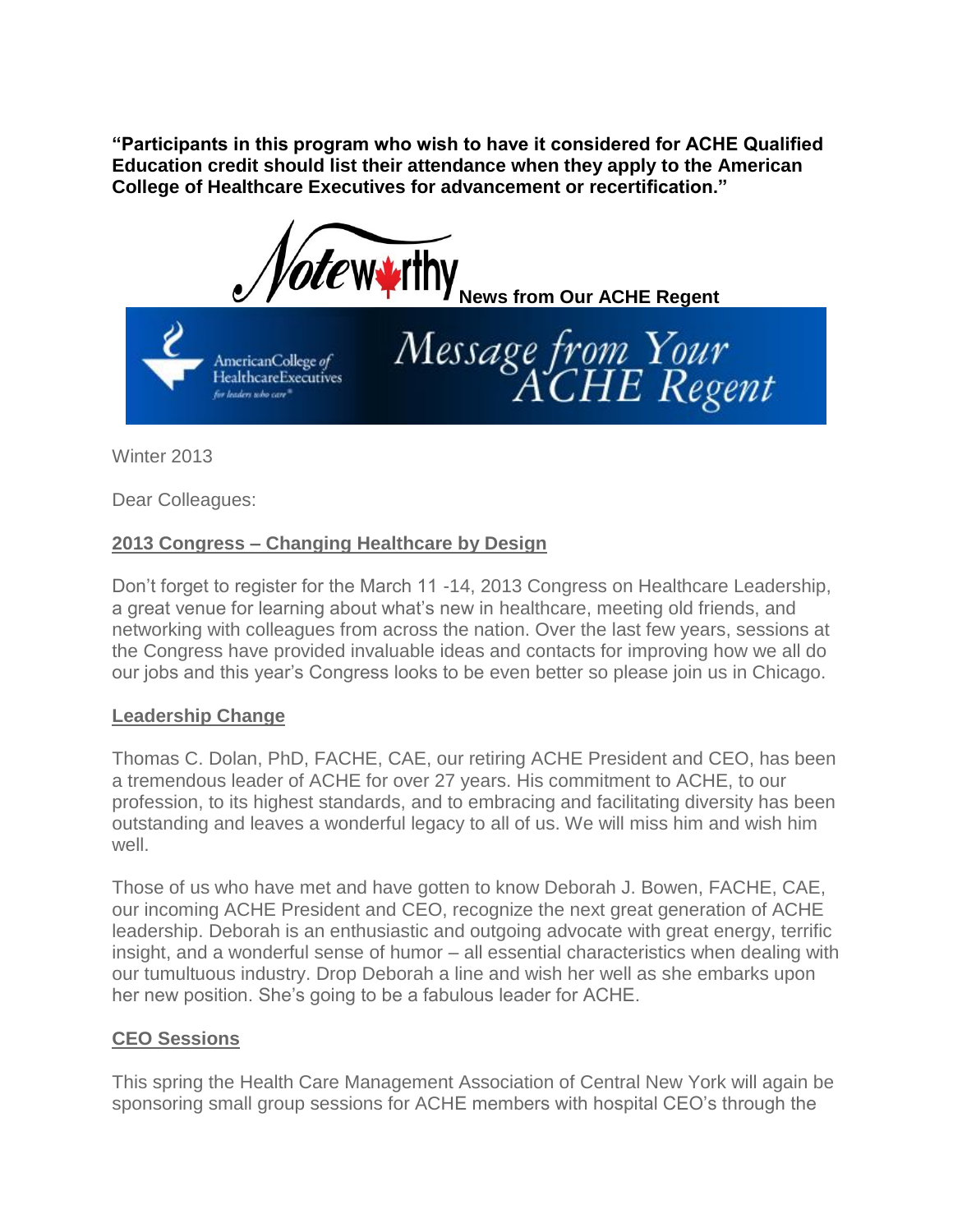central New York region. These sessions were very well received last year and we encourage you to take advantage of them. A schedule for the remainder of 2013 is being prepared and will be sent to you shortly for your review. You will be asked to select a first and second choice from the schedule just in case any one session gets too crowded, but last year several members were able to attend more than one session. Look for the announcement which should be out by early February.

## **Professional Development – Early Careerist Journal Club**

The first quarterly meeting took place on January 10, 2013 at the Erie County Medical Center and featured HEF Board Member, Christopher Kalkhof, FACHE, who presented on: **Mergers, Acquisitions and Strategic Alliances: Process and Perspectives**.

# **Promotion of Advancement to ACHE Fellow**

Starting in January and running through the end of May, HEF is offering a 12 session advancement training program in preparation for the Board of Governors Exam. This activity is being led by Jonathan I. Lawrence, MHA, FACHE – President and CEO of Lake Erie Regional Health System and HEF Board member.

## **Niagara University (NU)**

During 2012, HEF co-sponsored a regional symposium on health management with Catholic Health and also developed, in coordination with NU, two (2) face-to-face programs where 3 credits were awarded. This event was underwritten, in part, by Catholic Health. Providers, academicians and students had an opportunity to network and exchange thoughts with program speakers at both events. Another face-to-face event is scheduled for April 25, 2013.

### **D'Youville College (DYC)**

Based on the success of the NU model, a similar activity is being planned with DYC for the Fall of 2013.

### **Upcoming events include**:

Tuesday, February 26, 2013 - Early Careerist Program on Service Lines and a tour of the recently completed Erie County Medical Center Regional Transplant Center led by HEF Member, John B. Henry Jr., Vice President, Center of Excellence for Transplantation and Kidney Care at ECMC.

March – 2013 - ACHE Qualified Education program on Meaningful Use led by Mike Galang and John Hennessey of Roswell Park Cancer Institute. Details to follow.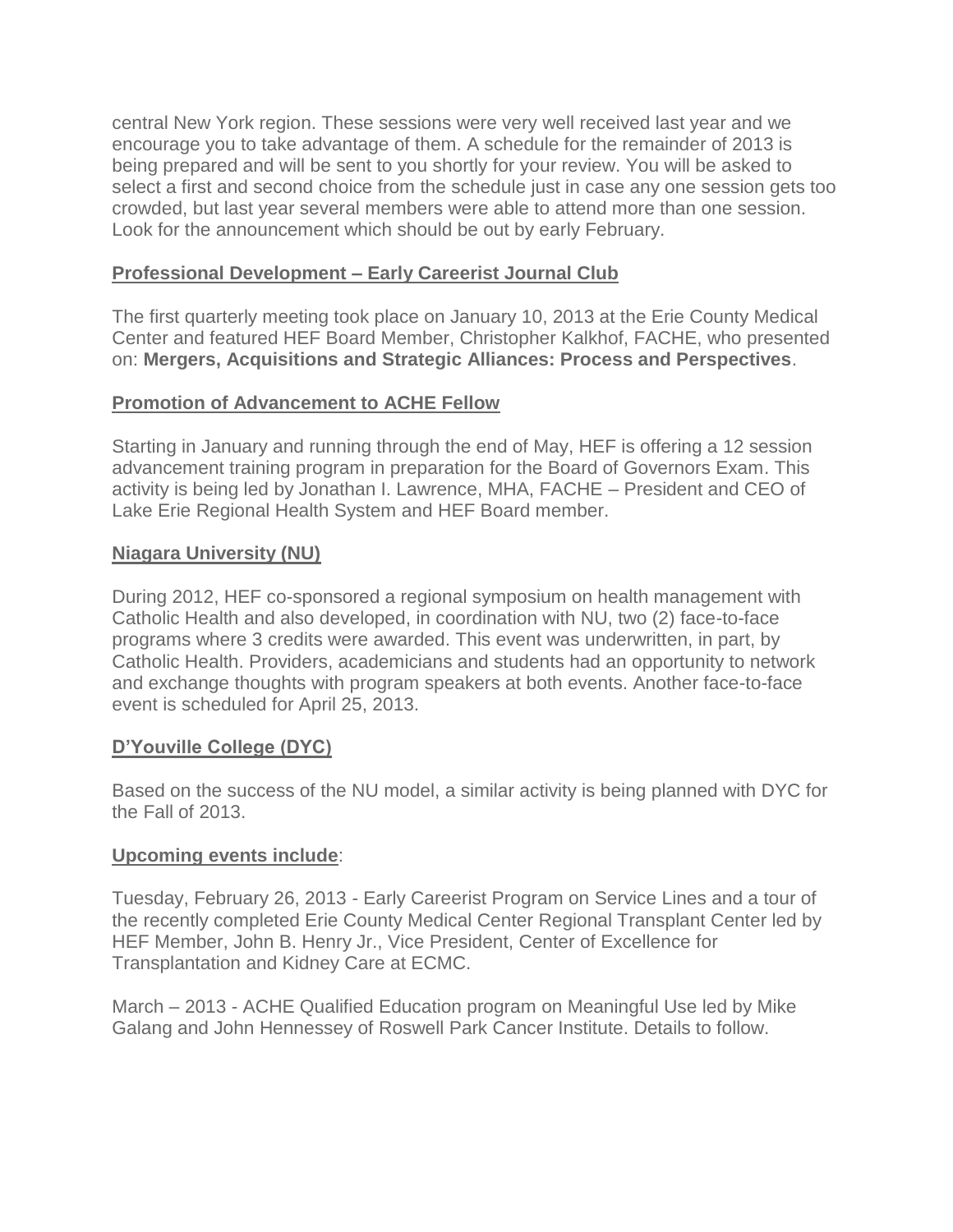Fall 2013 - A face-to-face event in Skaneateles. Details to follow.

Sincerely,



Betsy Wright, FACHE Regent for New York - Empire Area

President/CEO WCA Hospital [betsy.wright@wcahospital.org](mailto:betsy.wright@wcahospital.org)



James W. Connolly, FACHE Regent for New York - Hudson Valley/Adirondack Area President/CEO Ellis Hospital [connollyj@ellismedicine.org](mailto:connollyj@ellismedicine.org)



**News from HEF Member Christopher J. Kalkhof, MHA,** 

**FACHE, Executive Consultant.**

**For those who would like a copy of the January 10, 2013 HEF Program on Merger, Acquisitions and Strategic Alliances: Process and Perspectives by Christopher J. Kalkhof, MHA, FACHE, Executive Consultant -- our presenter has graciously agreed to share the material. See below for a word document article and the additional power point attached to covering e-mail note for more information.**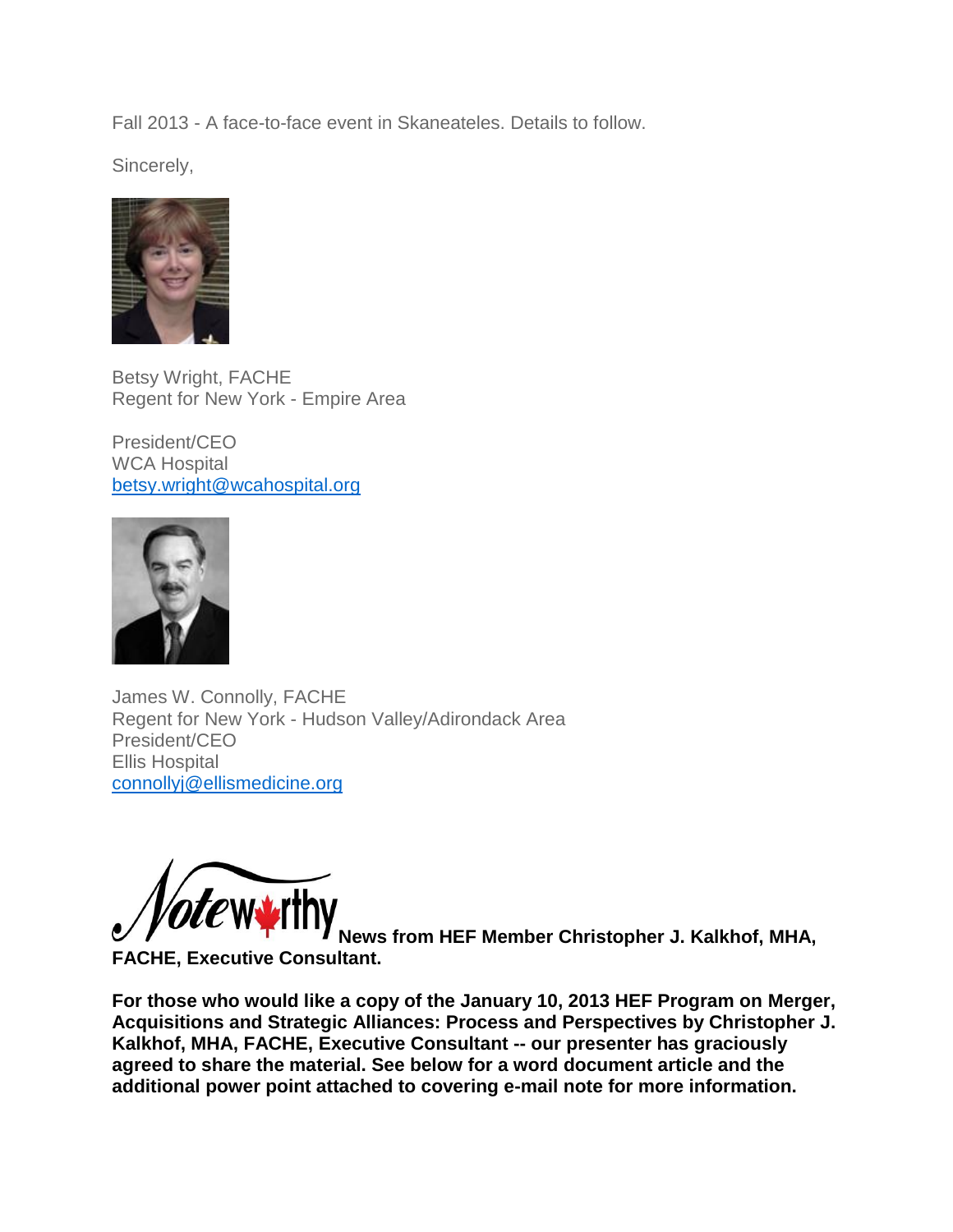### **January 10, 2013 Kalkhof Topic Title and Program Content**

# **Healthcare Executive Forum Program**

- **Presentation Date:** Thursday, January 10, 2013, 5:00 pm to 6:00 pm
- **Presentation Duration:** 45 50 minutes and 10 to 15 minutes for Q&A
- **Event Location:** Erie County Medical Center, Smith Auditorium, 3<sup>rd</sup> Floor

## **PRESENTER**

 Christopher J. Kalkhof, MHA, FACHE; Executive Consultant | 14 Morningside Lane, Williamsville, NY 14221 | 716.912.0309 Mobile

# **PRESENTATION TITLES**

*Merger, Acquisitions and Strategic Alliances: Process and Perspectives*

### **TOPIC OVERVIEW**

## *Merger, Acquisitions and Strategic Alliances: Process and Perspectives*

In a post-healthcare reform business environment and with the full measure of the Affordable Care Act (ACA) being implemented in 2014, provider organizations are increasingly being faced with strategic decisions about how their business environment will change, the sustainability of their historical business model and what they need to do to strategically reposition their organizations for the future. While hospital mergers, acquisitions and strategic alliances (MAS) have always been part of the corporate strategy book, there has been a pronounced increase in activity over the last couple of years as well as an increased trend in MAS activity between non-traditional partners. In no small part, the increased MAS activity is directly related to the ACA.

Traditionally, the business rationale for pursuing a MAS was linked to anticipated improvements in net revenues and market share as well as reducing costs. As our healthcare system evolves away from acute-centric, volume driven fee-for-service care delivery and financing model towards population health and risk-based payment arrangements the business rationale associated with MAS activity has also expanded to pursue additional "synergies."

Synergies being pursued in preparation for a post-ACA business environment now focus much more on transformative and integration related opportunities vs. sustaining baseline opportunities. The synergy dimensions have also expanded from cost and revenue considerations to also include capital and clinical synergies. In addition to planned MAS activity there is also an increased trend towards opportunistic situations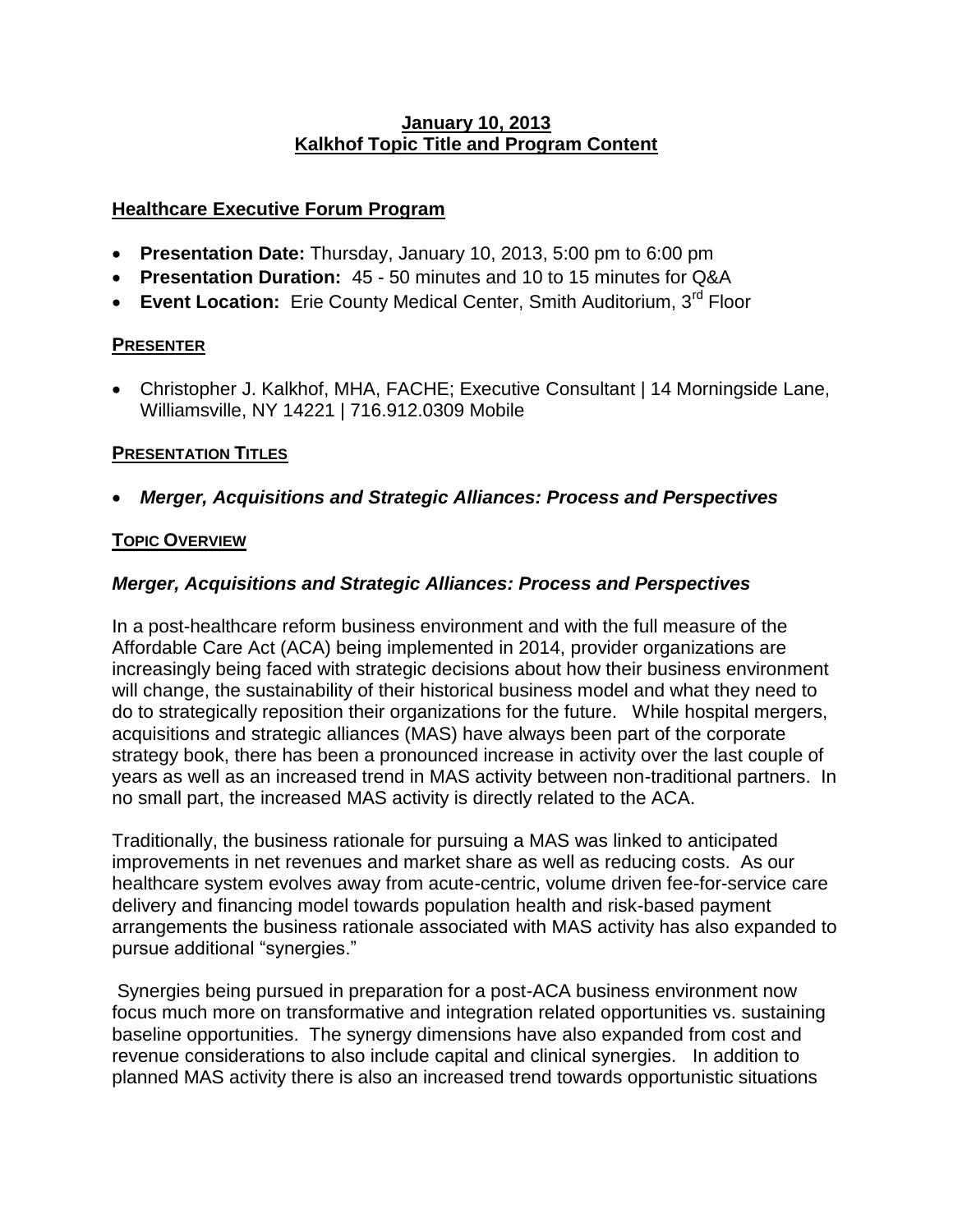as more-and-more healthcare organizations become financially destabilized and find themselves in an uncompetitive market position.

During this presentation we will review the overall process used by healthcare organizations with respect to MAS Strategy, Target Screening, Due Diligence/Pre-Integration Planning, Transaction Execution, Integration and Divestiture. We will delve into more detail with respect to the Due Diligence and Pre-Integration Planning Stage which is the make or break of a transaction going forward. We will also review actual case examples from across the country with respect to both not-for-profit and for profit healthcare organizations.

# **PRESENTER BIO – CHRISTOPHER KALKHOF, MHA, FACHE – EXECUTIVE CONSULTANT**



A senior strategy and revenue improvement executive with more than 27 years of diverse, innovative and results oriented healthcare provider/health plan management, consulting and turnaround management experience.

Chris has spent much of his time over the last several years assisting clients optimize their net revenue potential and to strategically re-position

their organizations in the marketplace; resulting in direct net revenue improvements of nearly \$1 billion per annum. Over the span of his career he has gained revenue improvement and strategic re-positioning work experience in over 20 states and has been involved with over 100 strategic repositioning/new business development initiatives.

Positions Chris has held:

- Provider managed care consulting lead with three national management consulting firms
- Senior VP of Delivery Systems/Payer Relations for a nine hospital health system
- VP Managed Care for a community/teaching hospital
- Director of Managed Care at a physician owned hospital
- A Partner in a practice management firm and the Director of Marketing Administration and Professional Relations with a statewide health plan

Chris received his Master of Health Administration degree from Tulane University and his Bachelor of Science, degree from Allegheny College and he is a Fellow in the American College of Healthcare Executives.

Finally, Chris is a former Chapter President of the HEF, a current Board member and has served on several HEF committees.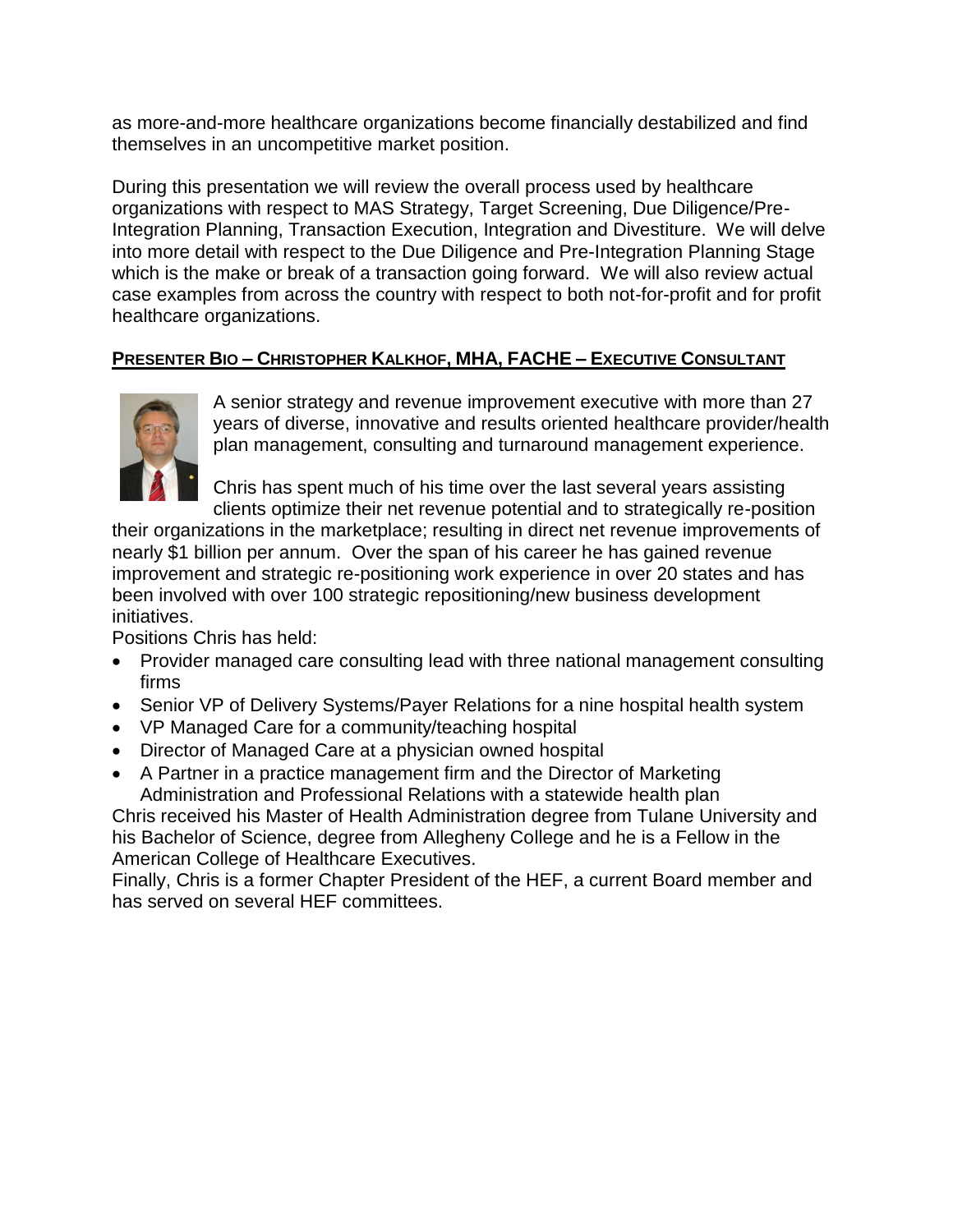

# *Futurescan 2013* **Is Now Available**

What is on the horizon for your healthcare organization? *[Futurescan 2013: Healthcare](http://www.mmsend53.com/link.cfm?r=284884120&sid=22588770&m=2481534&u=ACHE&j=12901090&s=http://www.ache.org/pubs/redesign/productcatalog.cfm?pc=WWW1-2236&utm_source=real%20magnet&utm_medium=email&utm_term=wsmarcus@roadrunner.com&utm_content=ACHe-news%20-%201/31/13&utm_campaign=ACHe-news%20-%20January%2031,%202013)  [Trends and Implications 2013–2018](http://www.mmsend53.com/link.cfm?r=284884120&sid=22588770&m=2481534&u=ACHE&j=12901090&s=http://www.ache.org/pubs/redesign/productcatalog.cfm?pc=WWW1-2236&utm_source=real%20magnet&utm_medium=email&utm_term=wsmarcus@roadrunner.com&utm_content=ACHe-news%20-%201/31/13&utm_campaign=ACHe-news%20-%20January%2031,%202013)* will help you plan for emerging leadership challenges. Written by an expert panel, this highly respected annual guide highlights key trends affecting the nation's healthcare organizations. The expert insight in these pages is supported by data from a survey of 625 healthcare leaders across the country.

For more information on Health Administration Press publications, visit **[ache.org/HAP](http://www.mmsend53.com/link.cfm?r=284884120&sid=22588771&m=2481534&u=ACHE&j=12901090&s=http://www.ache.org/hap.cfm?utm_source=real%20magnet&utm_medium=email&utm_term=wsmarcus@roadrunner.com&utm_content=ACHe-news%20-%201/31/13&utm_campaign=ACHe-news%20-%20January%2031,%202013)**.

# Increase Market Share by Word of Mouth and Relationship Management

In Chapter 7 of Managing Word of Mouth for Leadership Success: Connecting Healthcare Strategy and Reputation, Michael E. Cafferky focuses on leveraging the "grapevine" and repairing the disconnect that often exists between an organization's promotional messages and its customers' perspectives.

In Chapter 8 of The Primary Care–Market Share Connection: How Hospitals Achieve Competitive Advantage, Marc D. Halley states that referrals drive the healthcare business and that they are secured only through strong relationships among physicians, between physicians and the hospital, and between physicians and patients.

# Access these resources here.

# **ACHE Celebrates 80 Years Dedicated to the Healthcare Management Profession**

This year the American College of Healthcare Executives is celebrating 80 years of serving the healthcare management profession. The association was founded on Feb. 13, 1933, as the Association of Hospital Administrators with the goal of elevating the standards of hospital administrators through education and training.

# **Register Now for 2013 Congress**

Registration and lodging for ACHE's [2013 Congress on Healthcare Leadership,](http://www.mmsend53.com/link.cfm?r=284884120&sid=22038530&m=2432839&u=ACHE&j=12402019&s=http://www.ache.org/Congress?utm_source=real%20magnet&utm_medium=email&utm_term=wsmarcus@roadrunner.com&utm_content=ACHe-news%20-%2012/20/12&utm_campaign=ACHe-news%20-%20December%2020,%202012) March 11–14, are open. Congress brings you the best in professional development, opportunities to network with and learn from peers, and the latest information to enhance your career and address your organization's challenges in innovative ways.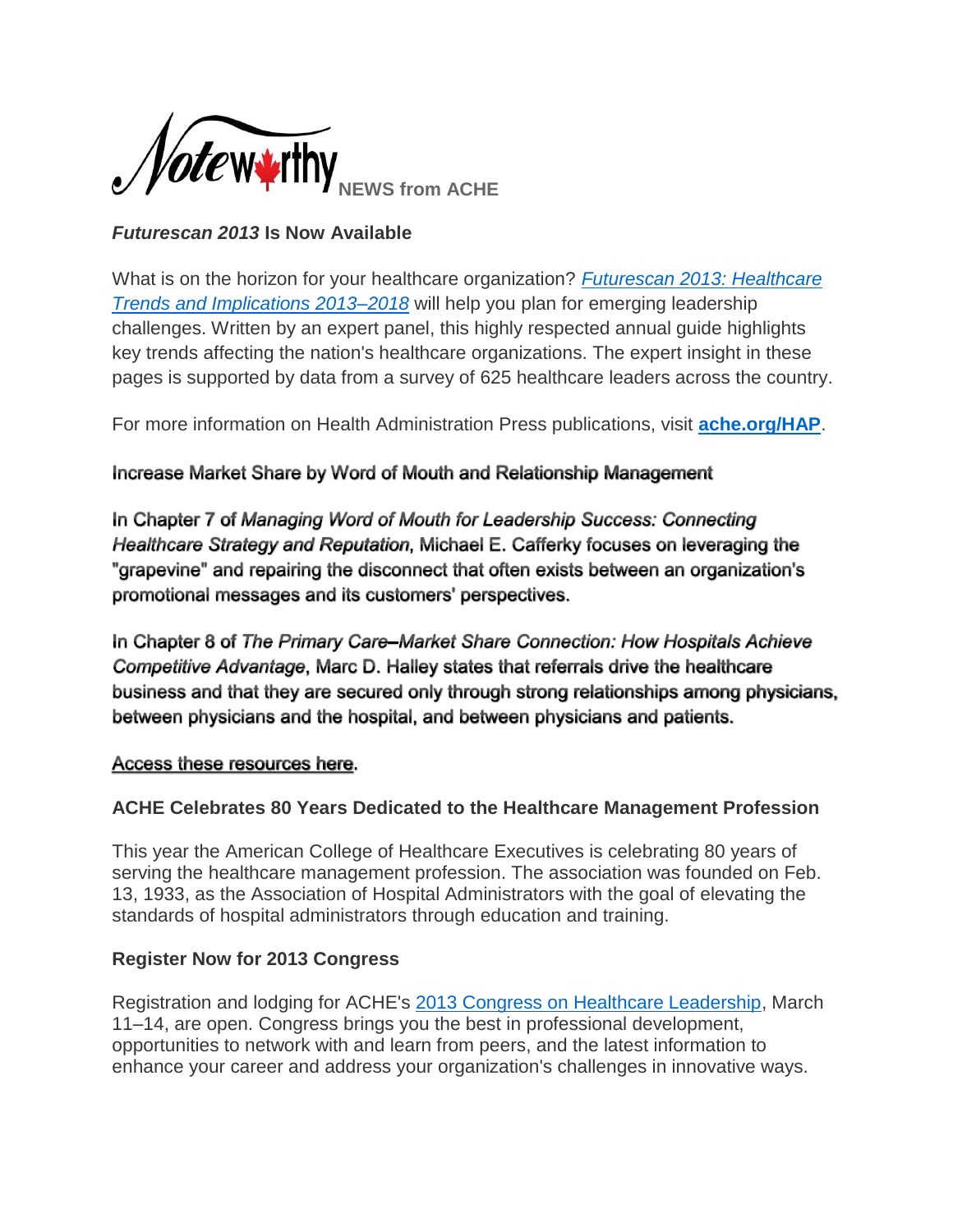

News **from Healthcare Leadership Network of the Delaware Valley (HLNDV) an ACHE Affiliate Chapter**

Greetings fellow ACHE Members,

I have the pleasure of announcing an inaugural event in the Philadelphia area sponsored by the Healthcare Leadership Network of the Delaware Valley (HLNDV) Chapter which will provide for six (6) ACHE face-to-face credits right here in the Northeast. The event will explore many current topics such as ACO's and Personal Career Planning with local experts as panelists.

**The Spring Institute** will be held on Friday, April 12th at Temple Administrative Services Building, 2450 Hunting Park Ave., Philadelphia, PA 19129 which is conveniently located off of major highways in Philadelphia. HLNDV encourages you to join us for this terrific event. If you have any questions, feel free to contact me at [president@hlndv.ache.org](mailto:president@hlndv.ache.org) or our event chairs Bill Myers (856) 725-6815, [bill.myers@comcast.net](mailto:bill.myers@comcast.net) or Carol Sysak (215) 321-7741, [carol.sysak@trimex.com](mailto:carol.sysak@trimex.com).

Thanks in advance for sharing this great opportunity with your chapter and fellow healthcare professionals. We look forward to seeing you in April.

Sincerely, Christine Winn, FACHE President, HLNDV

See further details in the attachment located in the cover e-mail.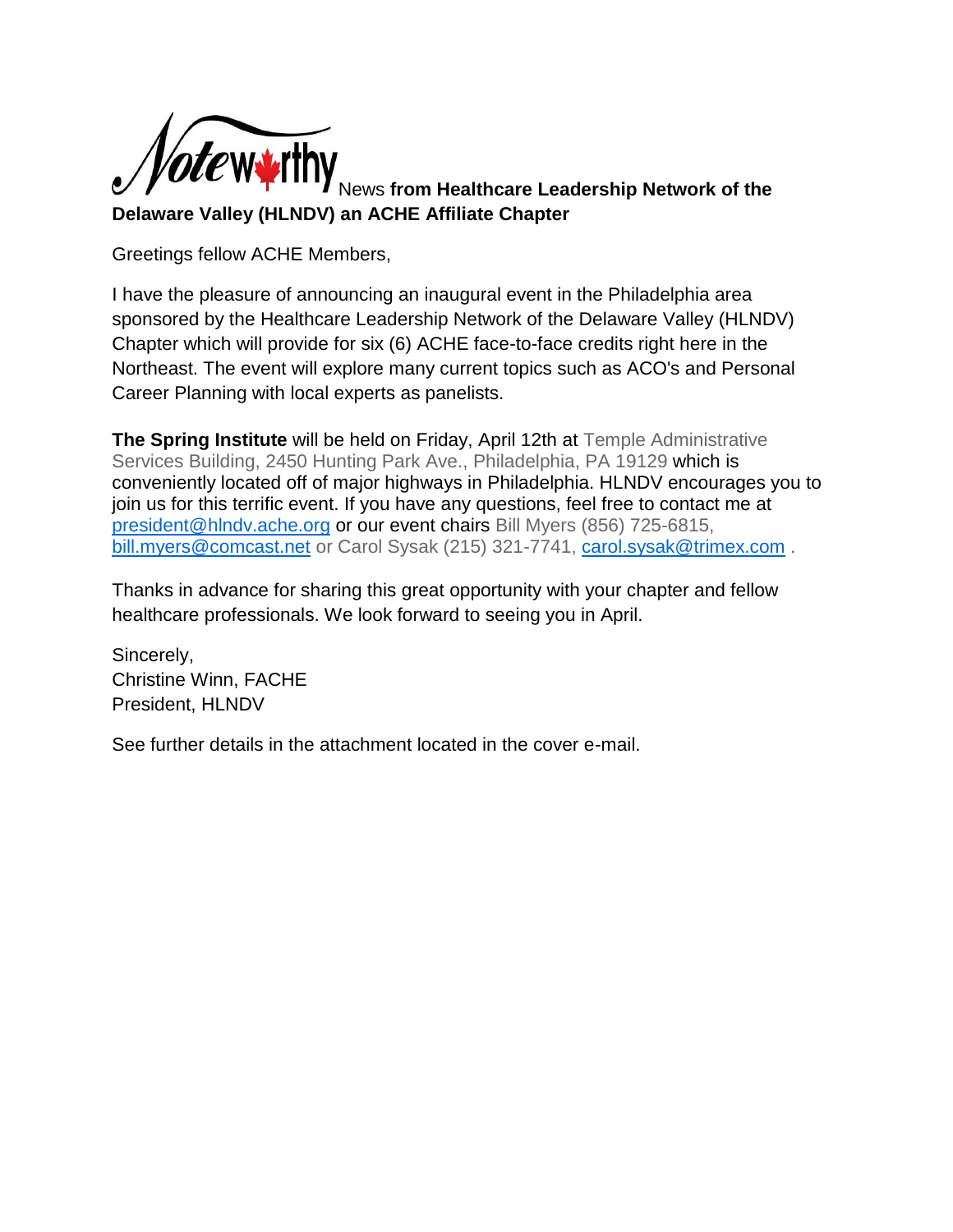

# **Interesting Reading**

## *Journal of Healthcare Management* **Is Now Available as a Digital Publication**

The January/February 2013 issue of the *Journal of Healthcare Management* is now online, presented in a new digital publication format. The mobile web app is an added benefit for members and does not replace the print editions. Digital publications provide an enhanced experience for readers by delivering interactive digital versions of ACHE publications, replacing the PDF versions of new issues.

The mobile web app functions through any browser, and it's only available to members and subscribers. A digital edition of *[Healthcare Executive](http://www.mmsend53.com/link.cfm?r=284884120&sid=22380939&m=2463222&u=ACHE&j=12693559&s=http://www.ache.org/HEOnline/digital/heonline_index.cfm?utm_source=real%20magnet&utm_medium=email&utm_term=wsmarcus@roadrunner.com&utm_content=ACHe-news%20-%201/17/13&utm_campaign=ACHe-news%20-%20January%2017,%202013)* (login required) is also available, and a digital edition of the next issue of *Frontiers of Health Services Management* will be available soon. App versions of all three publications will soon be available at no charge from Apple's App Store.

Check out the new digital edition of the *[Journal of Healthcare Management](http://www.mmsend53.com/link.cfm?r=284884120&sid=22380940&m=2463222&u=ACHE&j=12693559&s=http://www.ache.org/pubs/jhm/jhm_index.cfm?utm_source=real%20magnet&utm_medium=email&utm_term=wsmarcus@roadrunner.com&utm_content=ACHe-news%20-%201/17/13&utm_campaign=ACHe-news%20-%20January%2017,%202013)* (login required).

### **IHF: What Makes a Healthcare System "Good"?**

There is no perfect healthcare system, but many operate significantly better than others.

Comparing the strengths and weaknesses of a number of different health systems and measuring their performance is a common tool used to answer the question of what makes a healthcare system "good," as well as to introduce new reforms in the health sector, because it allows us to say that we are as good as, or performing better than or not as well as, this or that country.

At the end of the year, several of these studies were published, bringing new data and more possibilities for analysis. We present in this newsletter the latest publications of